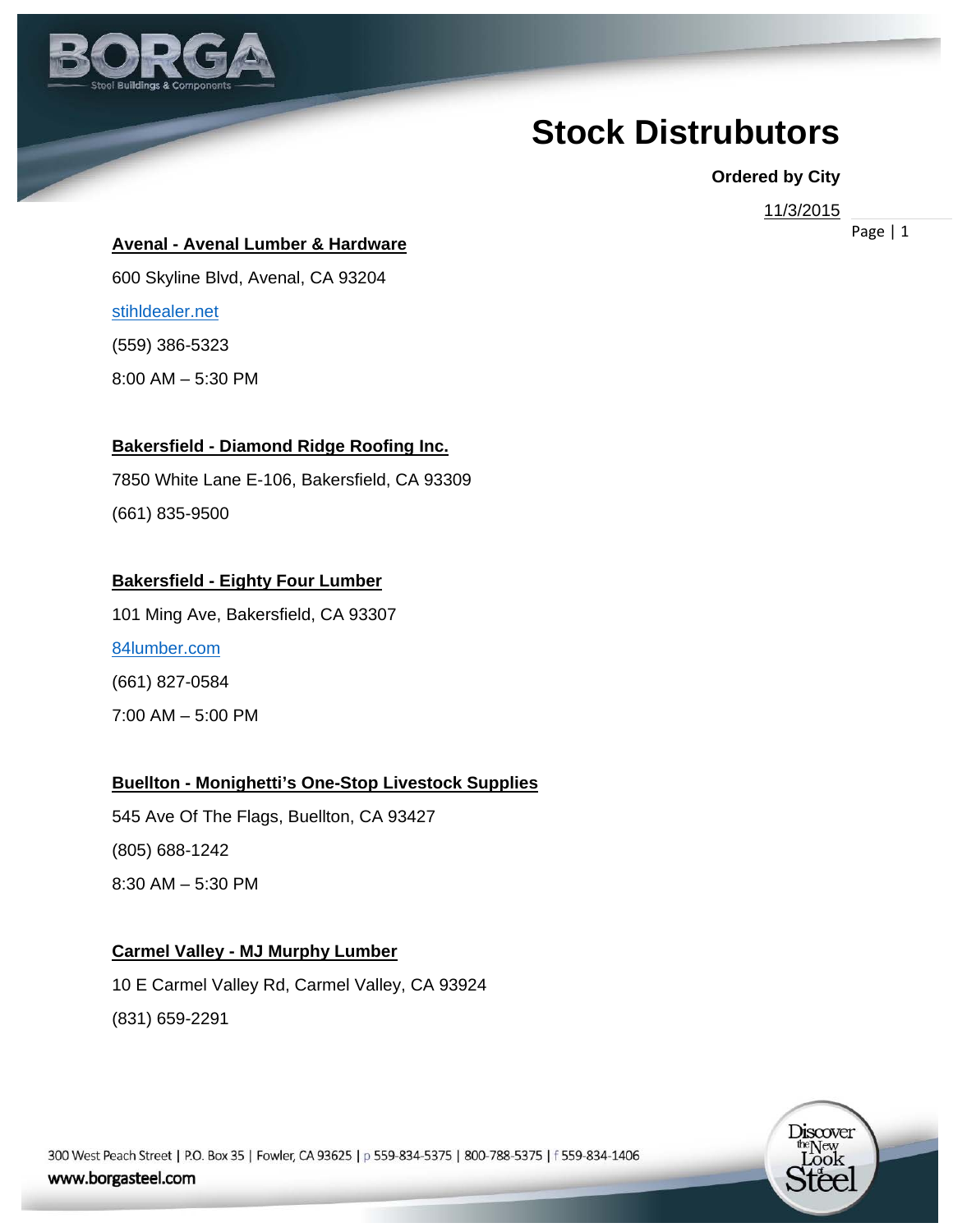

# **Chowchilla - Mid Valley Pipe and Steel Example 2 Page 2 Page 2 Page 12**

16141 Ave 24 1/2, Chowchilla, CA 93610 (559) 665-2950

#### **Caruthers - Clevenger Mercantile Co. - Ace Hardware**

Corner of Oak And Tahoe, Caruthers, CA 93609 acehardware.com (559) 864-3019 7:30 AM – 6:00 PM

#### **Clovis - Eighty Four Lumber**

800 Gettysburg Ave, Clovis, CA 93612 84lumber.com (559) 291-8444 7:00 AM – 5:00 PM

# **Dinuba - Dinuba Lumber**

441 W Tulare St, Dinuba, CA 93618

acehardware.com

(559) 591-4485

7:30 AM – 6:00 PM

#### **Fresno - Advanced Metal Works**

1560 H St, Fresno, CA 93721

amwfresno.com

(559) 237-2332

7:00 AM – 4:00 PM

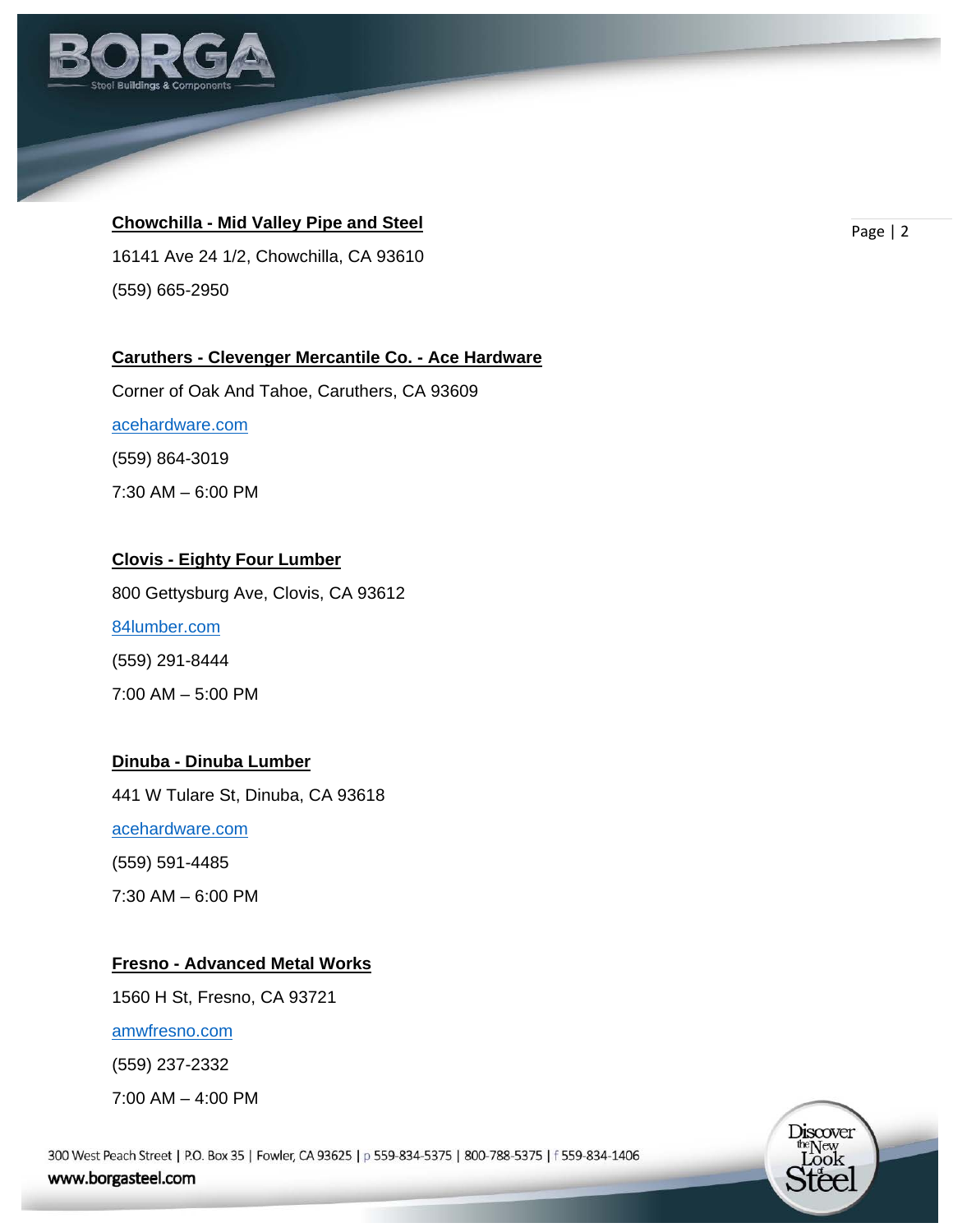

# **Fresno - Advanced Raingutters Fresno - Advanced Raingutters**

3439 S Chestnut Ave, Fresno, CA 93725

advancedraingutters.org

(559) 375-0988

# **Fresno - Fresno Ag Hardware**

4590 N First St, Fresno, CA 93726

#### truevalue.com

(559) 224-6441

7:00 AM – 7:00 PM

#### **Fowler - Ace Hardware**

113 E Main St, Fowler, CA 93625

acehardware.com

(559) 834-4844

7:30 AM – 6:00 PM

#### **Gilroy - South Bay Metals, Inc.**

64 Denio Ave, Gilroy, CA 95020

(408) 848-2705

8:00 AM – 5:00 PM

# **Hanford - Morgan & Slate Manufacturing & Supplies**

12918 Hanford Armona Rd, Hanford, CA 93230 (559) 582-4417

> Discover the New<br>Look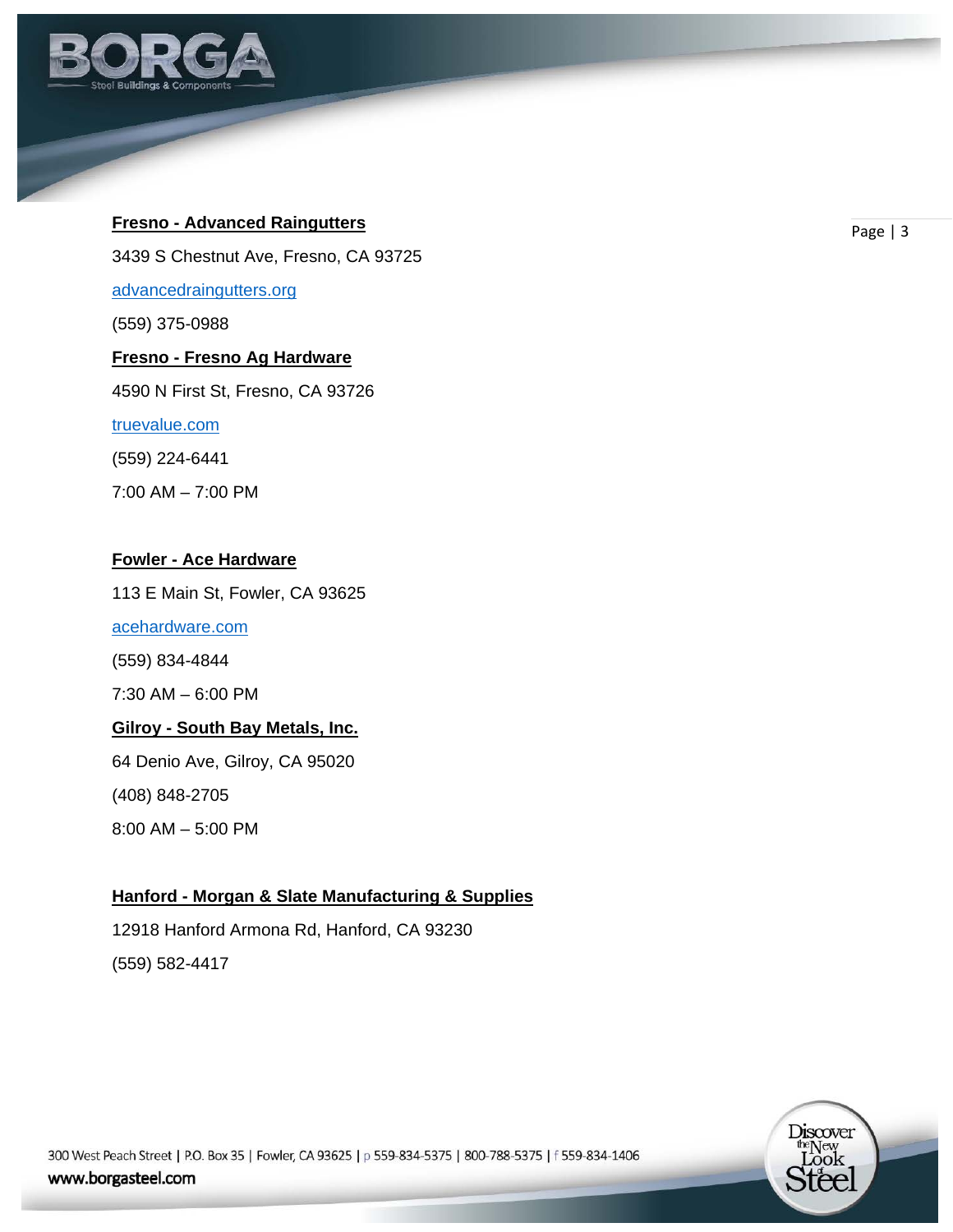

# **Hilmar - Hilmar Lumber Contract Contract Contract Contract Contract Contract Contract Contract Contract Contract Contract Contract Contract Contract Contract Contract Contract Contract Contract Contract Contract Contrac**

8150 Lander Ave, Hilmar, CA 95324 acehardware.com (209) 668-8123 7:00 AM – 7:00 PM

#### **Kerman - Slumberger Lumber**

14679 West Whitebridge, Kerman, CA 93630 (559) 846-7347

#### **Lemoore - Lemoore Hardware**

221 W D St, Lemoore, CA 93245 ww3.truevalue.com (559) 925-1940

# **Los Banos - Sorensen's True Value**

402 Washington Ave, Los Banos, CA 93635 (209) 826-2001 7:00 AM – 7:00 PM

# **Madera - S and J Lumber**

12806 Rd 26 # B, Madera, CA 93637 (559) 661-5311

> Discover the New<br>Look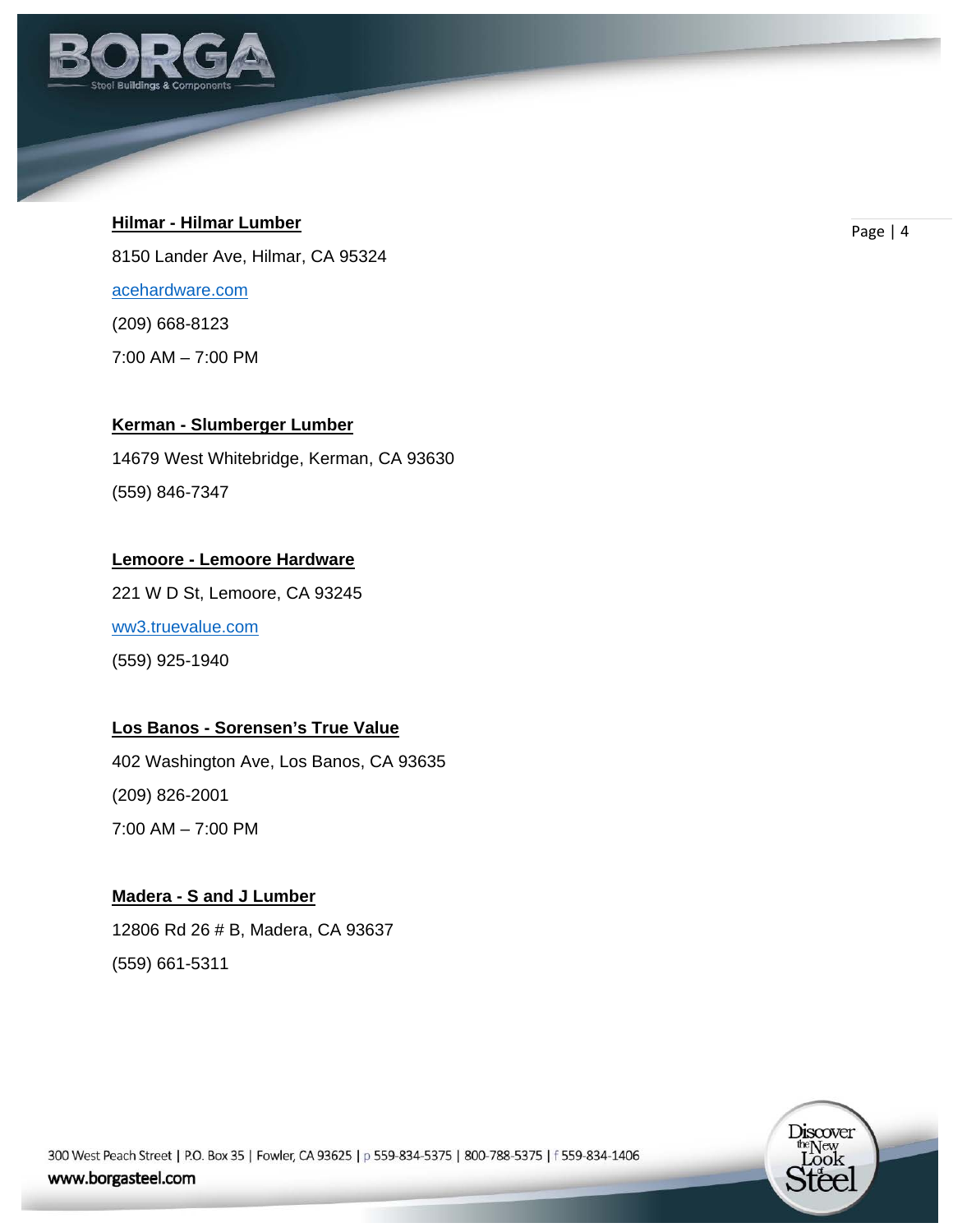

# **Modesto - American Lumber Co. Co. Page 15 Page 15**

1231 9th St, Modesto, CA 95354

4x6.com

(209) 578-5200

7:00 AM – 5:00 PM

# **Modesto - Crossroads Feed and Supply**

118 Albers Rd, Modesto, CA 95357 (209) 524-7643 8:00 AM – 6:00 PM

# **Oakdale - Oakdale Ace Hardware & Home Center**

1010 E F St, Oakdale, CA 95361 (209) 847-3084 7:00 AM – 7:00 PM

# **Oakhurst - All Weather Roofing and Building Supply Co.**

40148 Enterprise Dr, Oakhurst, CA 93644 allweathersupplyco.com (559) 642-4088 7:00 AM – 4:30 PM

# **Oakhurst - Yosemite Lumber Co.**

49180 Rd 426, Oakhurst, CA 93644 (559) 642-6210

> Discover the New<br>Look